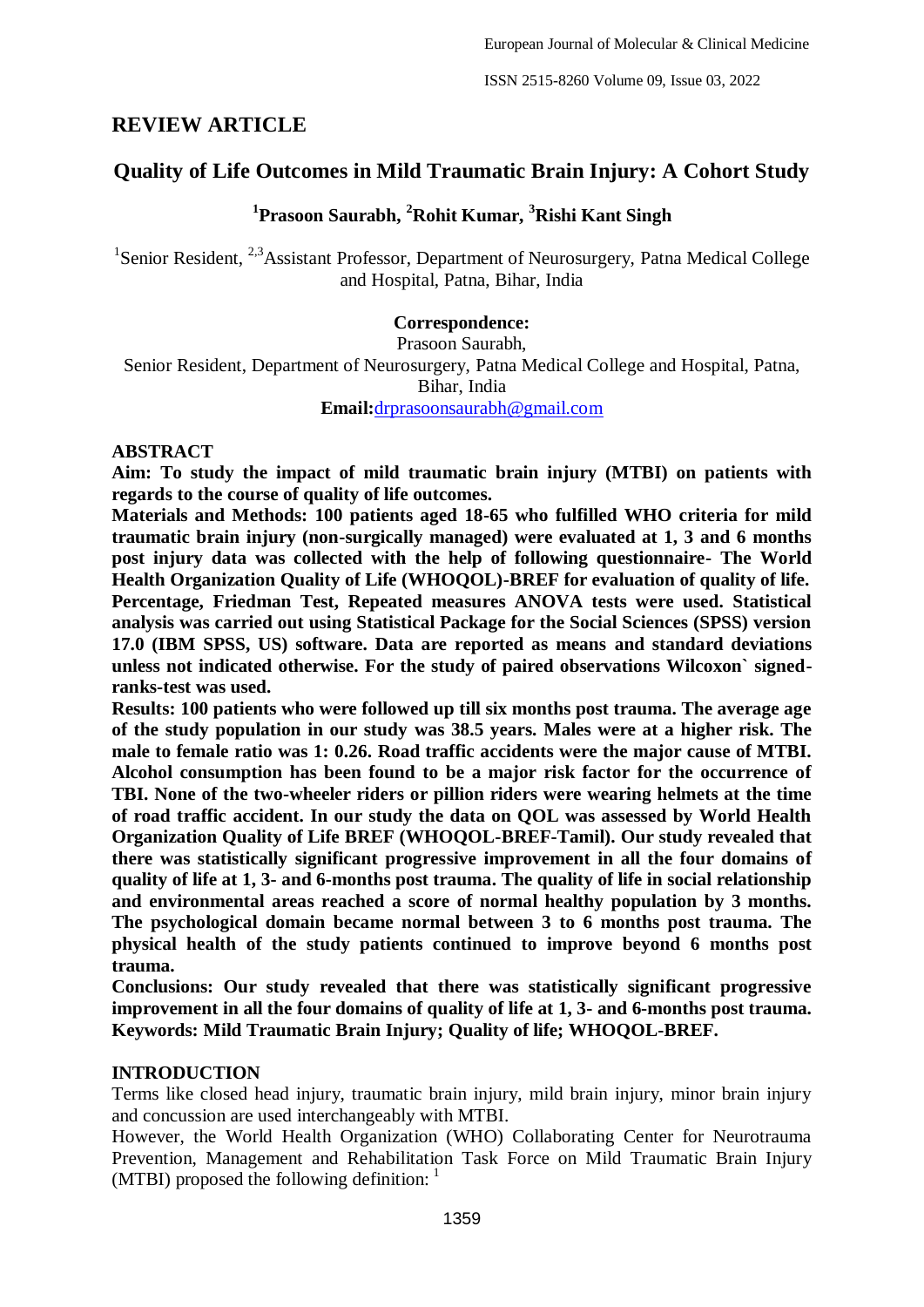MTBI is an acute brain injury resulting from mechanical energy to the head from external physical forces.

Operational criteria for clinical identification of MTBI include:

(i) One or more of the following: confusion or disorientation, loss of consciousness for 30 minutes or less, post-traumatic amnesia for less than 24 hours, and/or other transient neurological abnormalities such as focal signs, seizure, and intracranial lesion not requiring surgery, and

(ii) Glasgow Coma Scale score of 13-15, 30 minutes post-injury or later upon presentation for health care.

Importantly, these manifestations of MTBI must not be due to drugs, alcohol, medications, other injuries or treatment for other injuries (e.g. systemic injuries, facial injuries or intubation), other problems (e.g. psychological trauma, language barrier or coexisting medical conditions) or by penetrating craniocerebral injury.

The term "mild traumatic brain injury" (MTBI) can be misleading as many of the afflicted patients may have poor cognitive and social outcomes. A significant number of individuals with MTBI report persisting symptoms which interfere with their working capacity and leisure activities. This in turn leads to social morbidity, decreased productivity, and puts an economic burden on the nation.

After Effects of mild traumatic brain injury encompass the following three domains: <sup>2</sup>

- 1. Physical post concussive Symptoms
- 2. Cognitive impairment
- 3. Social and occupational functioning (Quality of life).

### **QUALITY OF LIFE**

WHO defines health as "A state of physical, mental and social well-being, not merely the absence of disease and infirmity", hence a study on MTBI is incomplete without studying its impact on the quality of life of the MTBI patient.<sup>3</sup>

Mild traumatic brain injury deteriorates quality of life as most of the patients report specific and non- specific post-concussive symptoms, and cognitive impairment in the form of impaired attention, memory, language, and visuo-spatial construction abilities.<sup>4</sup>

The physical health, social functioning, social relationships, and mental health are the major domains of the quality of life which are influenced by traumatic brain injury.<sup>5</sup>

Therefore, social support (various types of assistance or help that a patient receives from family, friends, and others) to the MTBI patients is of paramount importance in their satisfactory recovery.

### **AIMS AND OBJECTIVES**

To study the impact of mild traumatic brain injury (MTBI) on patients with regards to the course of Quality of Life outcomes.

#### **REVIEW OF LITERATURE EPIDEMIOLOGY**

MTBI is common in active people, especially in young adults within the second and third decades of life.<sup>6</sup> Several studies have documented a higher injury rate in males, about twice as high as for females. As the age increases, the gender differences become less evident.<sup>7</sup>An earlier study published by Gururaj G et al showed that the gender ratio in traumatic brain injury in Indian population was 1:  $0.3$ .<sup>8</sup> Further, in this study,  $65%$  of total patients with MTBI were aged between 16 - 45 years.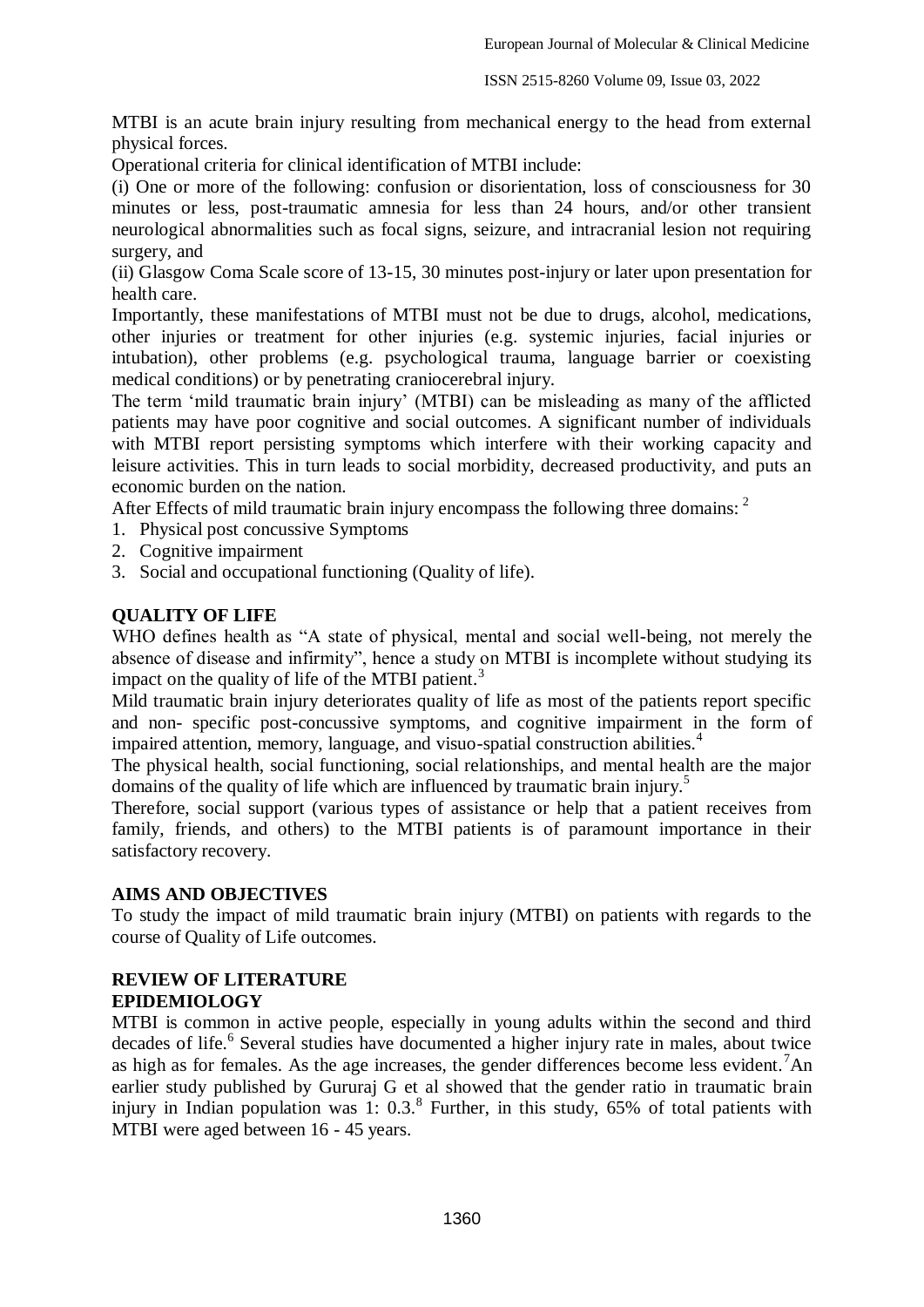### **QUALITY OF LIFE IN PATIENTS WITH MILD TRAUMATIC BRAIN INJURY**

Significant number of MTBI survivors require rehabilitation and may suffer from long-term physical, cognitive, and psychological disorders.<sup>4</sup> This may disrupt their social connections and work opportunities, with severe economic and social consequences. Thus, the TBI survivors report a lower fulfillment in life than the general population.

Petchprapaiet al. $4$  and Beseoglu et al. $5$  studied quality of life in patients with mild traumatic brain injury both of these studies concluded that the quality of life is significantly affected in a patient with mild traumatic brain injury. Petchprapai et al.<sup>4</sup> used a scoring system for total social support consisting of average availability and satisfaction, amongst other variables like average health, functional abilities, psychological and spiritual component followed by social and economic component. The study showed that the social support component i.e average availability and satisfaction, was the major factor in predicting the quality of life.

A study by Beseoglu et al.<sup>5</sup> showed reduction in physical health and emotional aspects of the MTBI patients. The physical components included general health and bodily pain, whereas the emotional component included vitality, social functioning, and mental health. This study particularly focused on the employment status, as it contributes to the self-worth and affects the quality of life significantly.

Most studies on patients with MTBI have focused on symptoms, and only a few have documented the consequences of the injury on disability and quality of life level, which is in contrast to the studies done on patients with severe head injuries.<sup>6</sup> A prospective cohort study was conducted by Thornhill et al.<sup>9</sup> in five general hospitals in Glasgow to study the disability in young people and adults one year after head injury. Their results showed that one year after the injury, 47% of patients with MTBI still had moderate to severe disability according to the Glasgow Outcome Scale (GOS). Notably, disability one year after trauma was as common in patients with MTBI as after moderate or severe head injury.

Most patients with MTBI return to work or school shortly after the trauma despite having symptoms related to the accident.<sup>10</sup> Decreased working capacity is commonly documented during the first months after MTBI.<sup>11</sup> Johansson et al.<sup>12</sup> in a study using follow-up 1.5 to 3 years after the injury, reported that leisure was affected in 9% of patients with MTBI and it was also the most commonly reported disability among the patients.

As patient's social and occupational activities are affected after MTBI, it is likely to contribute to a decreased quality of life after injury. Although quality of life has been identified as an important outcome measure, <sup>11</sup> only a few studies have investigated quality of life in patients with MTBI. Emanuelsson et al, in a follow-up study one year after MTBI, analyzed the quality of life by using the instrument Short Form Health Survey (SF-36). Their results showed low ratings on quality of life in the MTBI patients than by a gender and agematched control group.<sup>13</sup>

### **QUALITY OF LIFE ASSESSMENT USING WHOQOL-BREF IN MTBI**

WHOQOL-BREF is a questionnaire to assess the quality of life. It was developed by the WHO, and is one of the standard tools available to assess quality of life under various settings.<sup>14</sup> It assesses an individual's perceptions of their life standard in the context of their culture and value systems, and their personal goals, standards, and concerns. The WHOQOL instrument has been globally field-tested.

The WHOQOL-BREF instrument comprises 26 items, which measure 4 domains: Physical health, Psychological health, Social relationships, and Environment. The WHOQOL-BREF is a shorter version of the original instrument and has better applicability in large clinical studies.

A study on the quality of life of 249 patients who suffered TBI was conducted at NIMHANS, India during 2000-2003 World Health Organization Quality of Life BREF questionnaires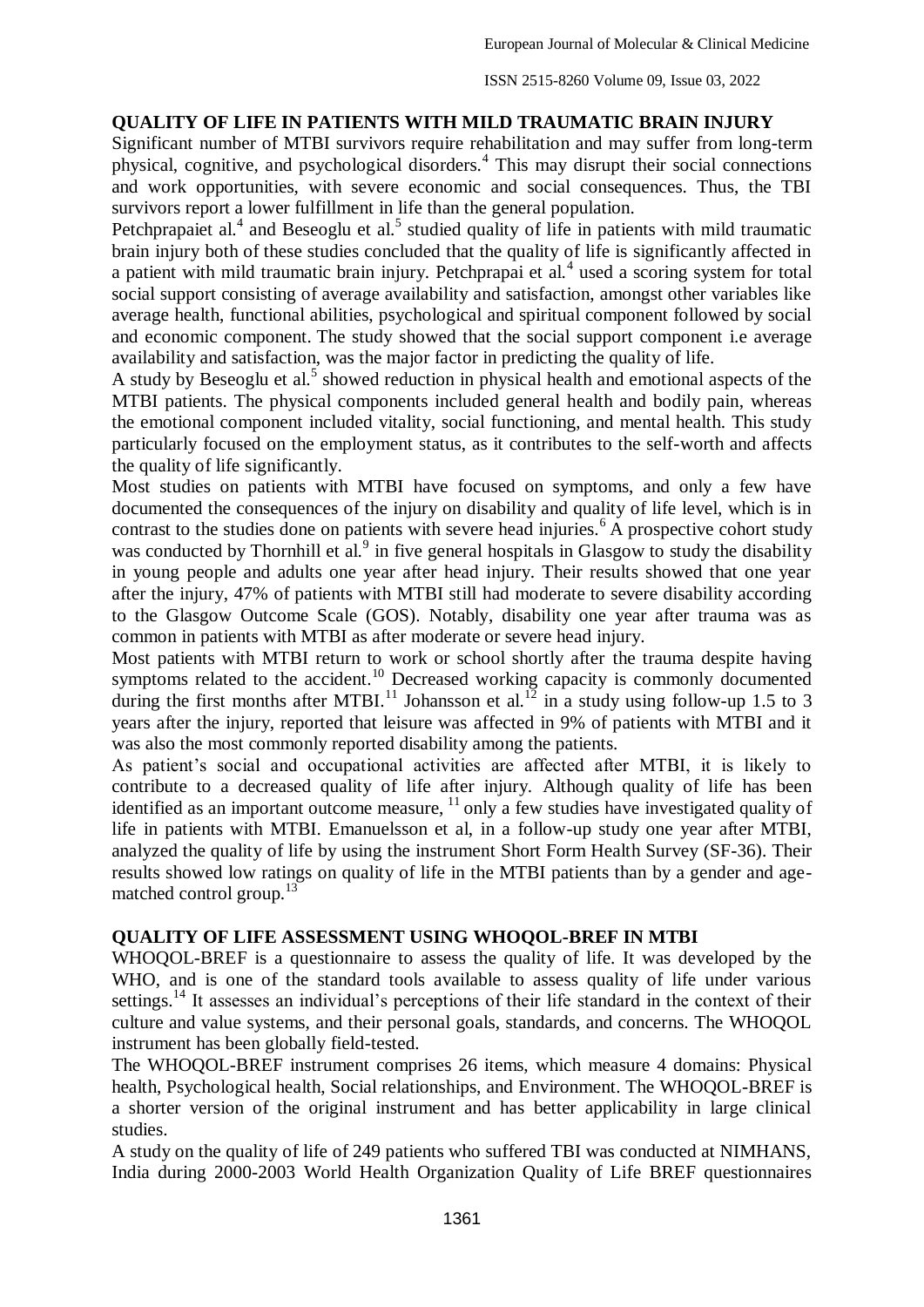were used to measure the quality of life of the study population. The study outcome revealed that the quality of life was significantly affected in these patients. Further, the physical health domain and psychological health domain scores were very low (3% and 10% respectively). Also, a decline was observed in the domain 3 and 4 scores of the World Health Organization Quality of Life BREF.<sup>15</sup>

Ganesh et al<sup>16</sup> conducted a study among 300 elderly residents of Puducherry, India in 2014, in which the data on QOL was assessed by using the World Health Organization Quality of Life BREF (WHOQOL-BREF-Tamil). The World Health Organization Quality of Life BREF questionnaire was translated to Tamil, and then back to English, to assess the reliability of the instrument. A pilot-test was conducted before the survey to validate the questionnaire.

Similarly, Sathvik BS et al.<sup>14</sup> in 2008 compared QOL of hemodialysis patients with general healthy south Indian (Mysore) population using WHOQOL- BREF questionnaire (Table 1). According to the study outcomes, the normative values for each of the domains in a healthy south Indian population were 71.1  $\pm$  14.2, 63  $\pm$  13.6, 68.8  $\pm$  14.6, and 61.26  $\pm$  12.8 for Domain 1 - Physical health, Domain 2 - Psychological health, Domain 3 - Social relationships and Domain 4 – Environment respectively.

| Normative value (Sathvik BS et al) <sup>93</sup> |
|--------------------------------------------------|
| $71.1 + 14.2$                                    |
| $63 \pm 13.6$                                    |
| $68.8 \pm 14.6$                                  |
| $61.26 \pm 12.8$                                 |
|                                                  |

An extensive normative data for the Latin American population was published by Luciane N et al in 2011 (Table 2). Normative data for total population sample and subsamples stratified by gender, age, economic class, years of study, and presence of a chronic disease was published.<sup>17</sup>

| $\cdots$ . The matrix $\cdots$ and $\cdots$ is the set of $\cdots$ |                                                 |  |  |  |  |  |
|--------------------------------------------------------------------|-------------------------------------------------|--|--|--|--|--|
| <b>WHOOOL-BREF</b>                                                 | Normative value (Luciane N et al) <sup>96</sup> |  |  |  |  |  |
| Domain 1 - Physical health                                         | $58.9 \pm 10.5$                                 |  |  |  |  |  |
| Domain 2 - Psychological health                                    | $65.9 \pm 10.8$                                 |  |  |  |  |  |
| Domain 3 - Social relationships                                    | $76.2 + 18.8$                                   |  |  |  |  |  |
| Domain 4 - Environment                                             | $59.9 \pm 14.9$                                 |  |  |  |  |  |

**Table 2: Normative values for WHOQOL- BREF (Luciane N et al)**

### **SUBJECTS AND METHODS**

#### **SETTING**

All patients with traumatic brain injury, treated within one month of trauma, by the Department of Neurosurgery, Mahatma Gandhi Medical College and Research Institute (MGMCRI), Pondicherry were considered for this study. The population included both inpatients and out-patients. The inclusion and exclusion criteria were as follows:

### **MEASURES INCLUSION CRITERIA**

1. Patients aged 18-65 with traumatic brain injury who fulfilled WHO criteria for Mild Traumatic Brain Injury and also consented for this study.

### **EXCLUSION CRITERIA**

- 1. Patients with associated severe chest, abdominal or orthopedic trauma.
- 2. Patients with MTBI requiring surgical intervention.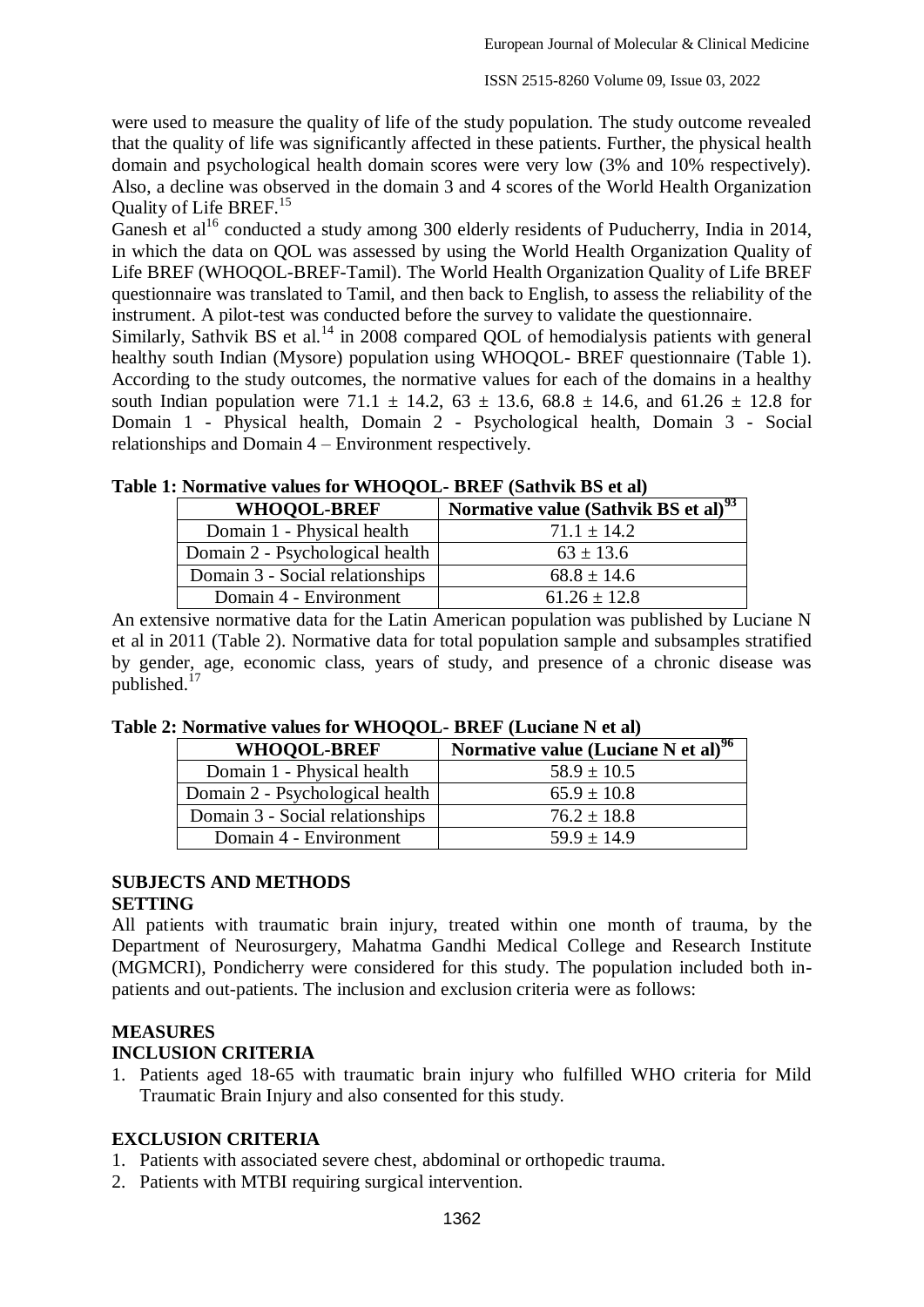- 3. Prior psychiatric illness.
- 4. Alcohol or drug dependence.
- 5. Previous history of brain injury.
- 6. Existing or any previous neurological illness.
- 7. Patients who cannot read, write and have not received at least 3 years of formal education.

All these patients were briefed about the study and consent was obtained after explaining in detail in the language in which they will be able to understand about the study. The consent form available as an annexure.

# **SAMPLE SIZE**

The sample size was calculated based on the following formula (sample size for proportions and prevalence) using the data that 80% of traumatic brain injuries are mild traumatic brain injuries:

$$
n=\frac{z^2\times \hat{p}(1-\hat{p})}{\varepsilon^2}
$$

n is sample size

Z is the z score (1.96)

ε is the margin of error (0.08)

 $\hat{p}$  is the population proportion (0.8)

The sample size was calculated to be 97 after considering 10% loss to follow up the final sample size was 107.

### **SAMPLING METHOD**

Sequential sampling was done i.e. first 107 patients who fulfilled criteria and consented for the study during the recruitment period of 1 year, June – June 2019. The study proforma was filled at the first visit and assessments were done at 1, 3, 6 months from the date of trauma.

# **DATA COLLECTION PROCESS**

# **ASSESSMENT ON THE DAY OF THE FIRST VISIT OF A STUDY PATIENT**

On the first visit (Outpatient / Emergency department), demographic and clinical data was collected as per patient information proforma including their address and phone number. The patients were treated as per routine mild traumatic brain injury treatment protocols followed in the Department of Neurosurgery.

### **ASSESSMENT ON SUBSEQUENT VISITS**

Study patients were evaluated at 1 month, 3 months and 6 months post injury at the Brain injury Clinic on Saturdays for treatment review and for assessment. The patients were simultaneously treated by the Department of Psychiatry when they came for routine follow up in the Neurosurgery Outpatient department. On each of these visits in addition to routine history and clinical examination, patients were assessed for quality of life outcomes using simple questionnaires. Medication and non-medication advice were given as standard treatment protocol for the treatment of MTBI followed in the Department of Neurosurgery, **MGMCRI** 

# **FOLLOWING QUESTIONNAIRE WERE USED FOR MTBI OUTCOME ASSESSMENTS AT EACH VISIT**

 The World Health Organization Quality of Life (WHOQOL)-BREF for evaluation of quality of life. (Tamil Translation)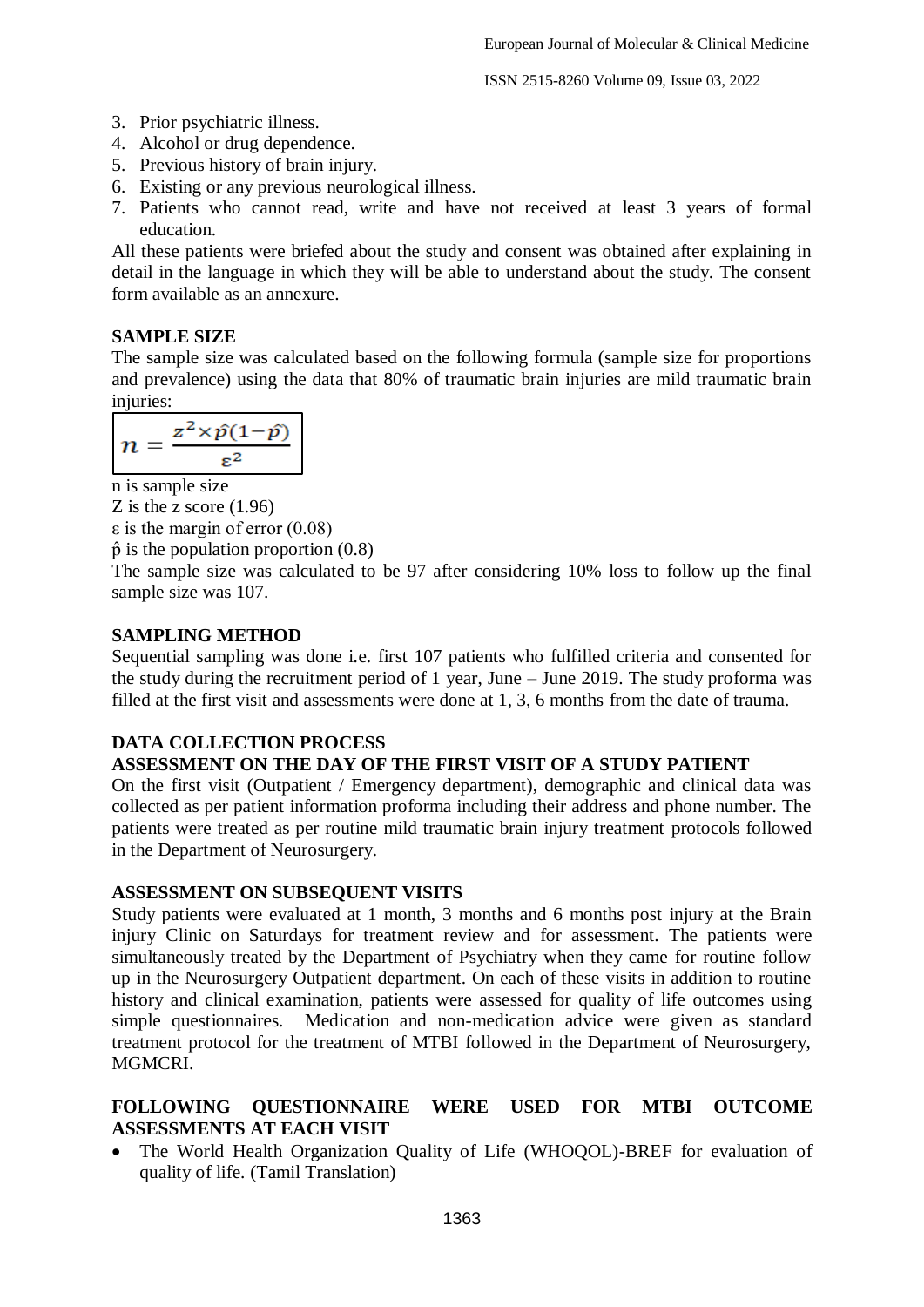The Tamil versions of all the questionnaires were used and most components were selfadministered.

The quality of life data from The World Health Organization Quality of Life (WHOQOL-BREF) scale was converted to domain, raw and transformed scores. The calculated transformed score is expected between the range of 0 and 100 higher the scores better and lower the scores worse quality of life. Any external psycho-social factors unrelated to the mild traumatic head injury, affecting the Quality of Life was factored in during the evaluation.

Statistical analysis was done to determine the course of persisting symptoms of MTBI 1, 3 and 6 months after MTBI. The neuropsychological evaluation and quality of life at 1, 3 and 6 months was evaluated with statistical tests.

### **DATA ANALYSIS**

Percentage, Friedman Test, Repeated measures Analysis of Variance (ANOVA) tests were used. Statistical analysis was carried out using Statistical Package for the Social Sciences (SPSS) version 17.0 (IBM SPSS, USA) software. Data are reported as means and standard deviations unless not indicated otherwise. For the study of paired observations Wilcoxon signed-ranks-test was used.

### **PROTECTION OF HUMAN SUBJECTS**

The institutional human ethics committee of MGMCRI, Pondicherry has considered and approved this study at the meeting held on  $06<sup>th</sup>$  June 2018.

All patients were informed about the purpose of this study. Participation in this study was voluntary, and each patient could withdraw at any time. There were no direct benefits to the subjects for participating in this study, and their decisions regarding participation did not affect the services that they received from the hospital.

### **RESULTS**

### **QUALITY OF LIFE OUTCOMES**

The mean scores for physical health domain (Table 3) at 1, 3 and 6 months were 52.41, 60.00 and 70.53 (Normative score 71.10); mean scores for psychological health (Table 6) at 1, 3 and 6 months were 49.91, 59.95 and 68.10 (Normative score 63.00); mean scores for social relationship (Table 9) at 1, 3 and 6 months were 59.36, 67.70 and 74.10 (Normative score 68.80) and mean scores for environment (Table 12) at 1, 3 and 6 months were 52.24, 64.00 and 68.36 (Normative score 61.26). (Figure 1)

Friedman Test (Table 4, 7, 10 and 13) showed statistically significant difference in "WHOQOL-BREF" domain scores at 1, 3 and 6 months with a p value of 0.001.

We compared  $3<sup>rd</sup>$  versus  $1<sup>st</sup>$ ,  $6<sup>th</sup>$  versus  $3<sup>rd</sup>$  and  $6<sup>th</sup>$  versus  $1<sup>st</sup>$  follow up scores with Wilcoxon Signed Ranks Test (Table 5, 8, 11 and 14). This showed that the mean ranks differed significantly with a p value of 0.001 (Figure 2).

#### **DOMAIN 1 - PHYSICAL HEALTH**

**Table 3: Table showing mean scores on WHO QOL BREF of "Physical Health" at 1, 3 and 6 months**

| <b>Domain 1 - Physical Health</b> | N   | <b>Mean</b> | <b>Standard Deviation</b> | <b>Minimum</b> | <b>Maximum</b> |
|-----------------------------------|-----|-------------|---------------------------|----------------|----------------|
| $1st$ month follow up             | 100 | 52.41       | 16.976                    |                |                |
| $3^{rd}$ month follow up          | 100 | 60.00       | 12.900                    |                | 88             |
| $6th$ month follow up             | 100 | 70.53       | 10.313                    | 44             | 88             |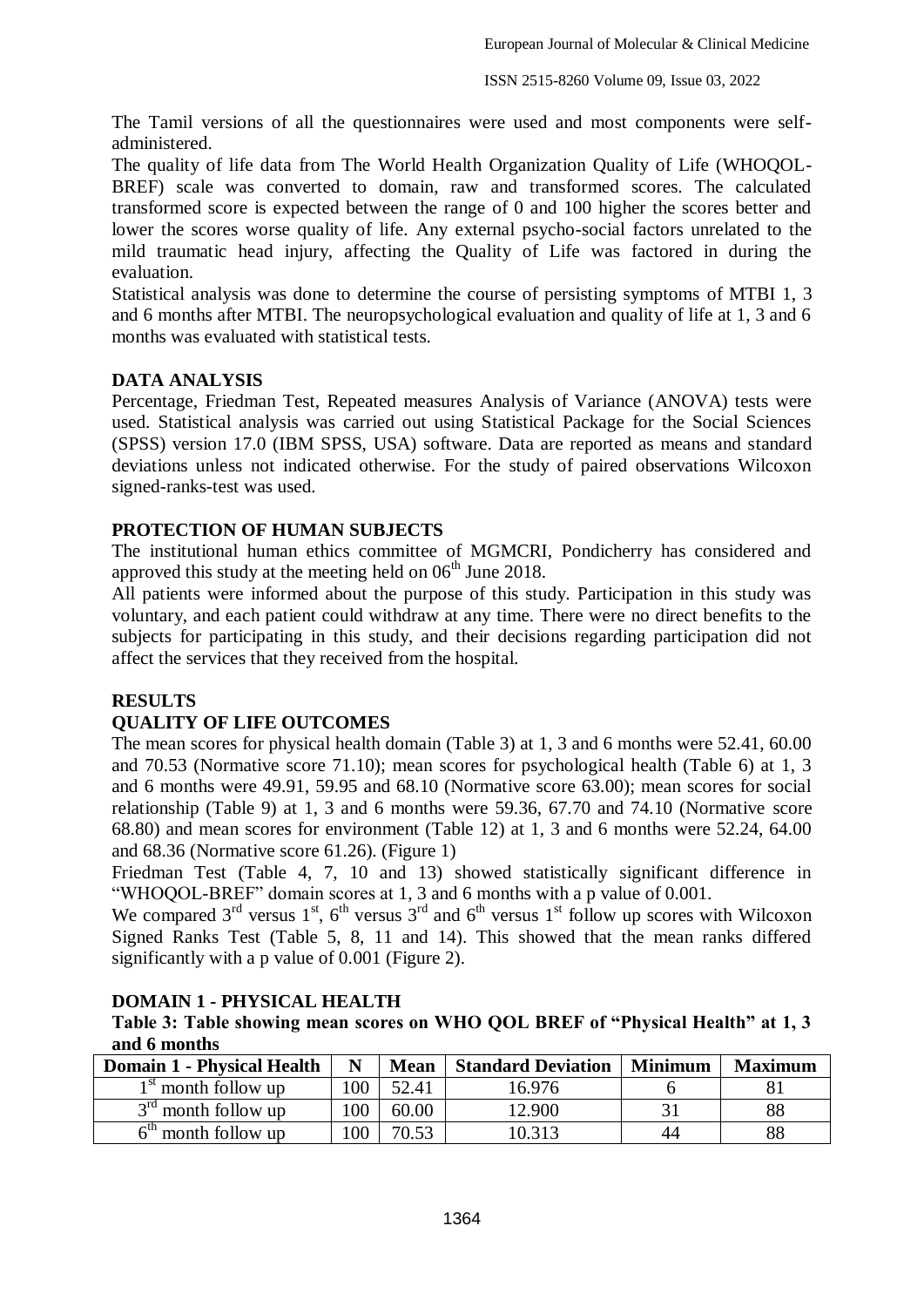| Table 4: Friedman Test applied to "Physical Health" scores at 1, 3 and 6 months |  |  |  |  |  |  |
|---------------------------------------------------------------------------------|--|--|--|--|--|--|
| showing statistically significant difference in the values.                     |  |  |  |  |  |  |

| <b>Domain 1 - Physical Health</b> | <b>Mean Rank</b> | Chi-Square   P value |       |
|-----------------------------------|------------------|----------------------|-------|
| $1st$ month follow up             | 1.33             | 132.974              | 0.001 |
| $3rd$ month follow up             | 1.85             |                      |       |
| $6th$ month follow up             | 2.83             |                      |       |

### **Table 5: Wilcoxon Signed Ranks Test applied to "Physical Health" scores at 1, 3 and 6 months showing that the population mean ranks differ significantly.**

| Domain 1 - Physical            |                       | $3^{rd}$ month vs 1 <sup>st</sup> month $6^{th}$ month vs 3 <sup>rd</sup> month | $6^{\text{th}}$ month vs $1^{\text{st}}$ |  |  |  |
|--------------------------------|-----------------------|---------------------------------------------------------------------------------|------------------------------------------|--|--|--|
| <b>Health</b>                  | follow up             | follow up                                                                       | month follow up                          |  |  |  |
|                                | $-5.832$ <sup>a</sup> | $-7.690$ <sup>a</sup>                                                           | $-8.032$ <sup>a</sup>                    |  |  |  |
| <b>Asymptotic Significance</b> | 0.001                 | 0.001                                                                           | 0.001                                    |  |  |  |
| Value(2tailed)                 |                       |                                                                                 |                                          |  |  |  |
| a. Based on negative ranks.    |                       |                                                                                 |                                          |  |  |  |

**DOMAIN 2 - PSYCHOLOGICAL HEALTH**

**Table 6: Table showing mean scores on WHO QOL BREF of "Psychological Health" at 1, 3 and 6 months** 

| Domain 2 - Psychological Health |     | <b>Mean</b> | <b>Standard Deviation</b> | <b>Minimum</b> | <b>Maximum</b> |
|---------------------------------|-----|-------------|---------------------------|----------------|----------------|
| $1st$ month follow up           | 100 | 49.91       | 6.911                     |                | 88             |
| $3rd$ month follow up           | 100 | 59.95       | .608                      |                | 88             |
| month follow up                 | 100 | 68.10       | 0.072                     | 44             | 94             |

#### **Table 7: Friedman Test applied to "Psychological Health" scores at 1, 3 and 6 months showing statistically significant difference in the values.**

| Domain 2 - Psychological Health | <b>Mean Rank</b> | Chi-Square   P value |       |
|---------------------------------|------------------|----------------------|-------|
| $1st$ month follow up           | 1.28             | 127.011              | 0.001 |
| $3rd$ month follow up           | 1.94             |                      |       |
| $6th$ month follow up           | 2.78             |                      |       |

**Table 8: Wilcoxon Signed Ranks Test applied to "Psychological Health" scores at 1, 3 and 6 months showing that the population mean ranks differ significantly.**

| Domain 2 - Psychological       | $3rd$ month vs $1st$ month | $6th$ month vs $3rd$  | $6th$ month vs $1st$ |  |  |  |  |
|--------------------------------|----------------------------|-----------------------|----------------------|--|--|--|--|
| <b>Health</b>                  | follow up                  | monthfollow up        | month follow up      |  |  |  |  |
|                                | $-6.236^{\circ}$           | $-7.640$ <sup>a</sup> | $-8.071^{\circ}$     |  |  |  |  |
| <b>Asymptotic Significance</b> | 0.001                      | 0.001                 | 0.001                |  |  |  |  |
| Value (2-tailed)               |                            |                       |                      |  |  |  |  |
| a. Based on negative ranks.    |                            |                       |                      |  |  |  |  |

### **DOMAIN 3 - SOCIAL RELATIONSHIPS**

**Table 9: Table showing mean scores of WHO QOL BREF on "Social Relationships" at 1, 3 and 6 months.**

| Domain 3 - Social     |                | <b>Mean</b> | <b>Standard</b>  | <b>Minimum</b> | <b>Maximum</b> |
|-----------------------|----------------|-------------|------------------|----------------|----------------|
| <b>Relationships</b>  |                |             | <b>Deviation</b> |                |                |
| $1st$ month follow up | 100            | 59.36       | 20.319           | 19             | 100            |
| $3rd$ month follow up | 100            | 67.70       | 16.338           |                | 100            |
| $6th$ month follow up | 0 <sup>0</sup> | 74.10       | 12.107           | 44             | 100            |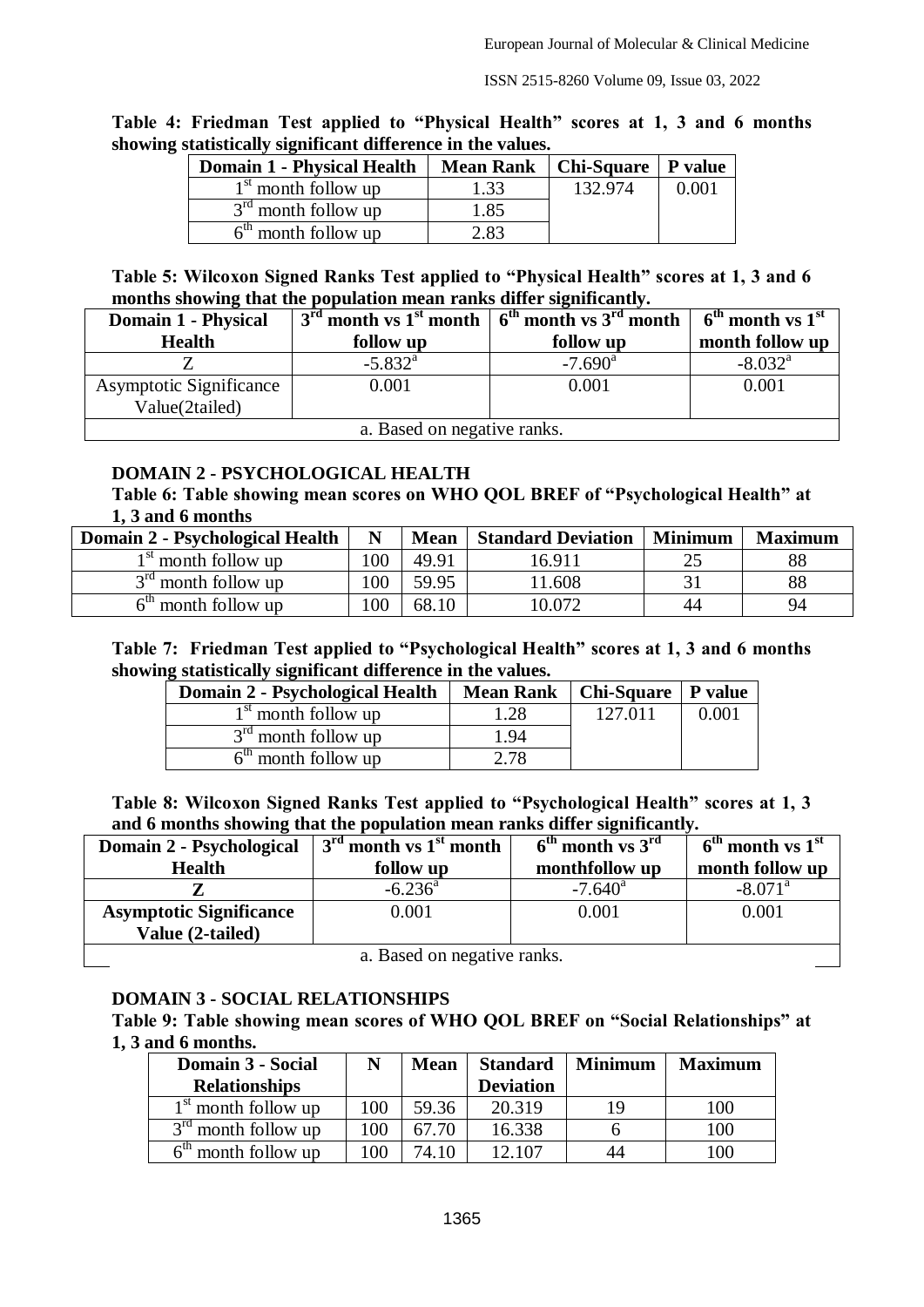| Table 10: Friedman Test applied to "Social Relationships" scores at 1, 3 and 6 months |  |  |
|---------------------------------------------------------------------------------------|--|--|
| showing statistically significant difference in the values.                           |  |  |

| <b>Domain 3 - Social Relationships</b> | <b>Mean Rank</b> | Chi-Square   P value |       |
|----------------------------------------|------------------|----------------------|-------|
| $1st$ month follow up                  | 1.37             | 92.595               | 0.001 |
| $3rd$ month follow up                  | 2.09             |                      |       |
| $6th$ month follow up                  | 2.55             |                      |       |

### **Table 11: Wilcoxon Signed Ranks Test applied to "Social Relationships" scores at 1, 3 and 6 months showing that the population mean ranks differ significantly.**

| Domain 3 - Social              |                  | $3rd$ month vs 1 <sup>st</sup> month $6th$ month vs 3 <sup>rd</sup> month | $6th$ month vs $1st$ |  |
|--------------------------------|------------------|---------------------------------------------------------------------------|----------------------|--|
| <b>Relationships</b>           | follow up        | follow up                                                                 | month follow up      |  |
|                                | $-5.596^{\circ}$ | $-5.092$ <sup>a</sup>                                                     | $-7.163^{\circ}$     |  |
| <b>Asymptotic Significance</b> | 0.001            | 0.001                                                                     | 0.001                |  |
| Value (2-tailed)               |                  |                                                                           |                      |  |
| a. Based on negative ranks.    |                  |                                                                           |                      |  |

### **DOMAIN 4 - ENVIRONMENT**

**Table 12: Table showing mean scores of WHOQOL BREF on "Environment" at 1, 3 and 6 months**.

| <b>Domain 4 - Environment</b> |     | <b>Mean</b> | <b>Standard Deviation</b> | <b>Minimum</b> | <b>Maximum</b> |
|-------------------------------|-----|-------------|---------------------------|----------------|----------------|
| $1st$ month follow up         | 100 | 52.24       | 15.723                    |                | 88             |
| $3rd$ month follow up         | 100 | 64.00       | 13.285                    |                | 94             |
| month follow up               | 100 | 68.36       |                           | 44             | 94             |

#### **Table 13: Friedman Test applied to "Environment" scores at 1, 3 and 6 months showing statistically significant difference in the values.**

| <b>Domain 4 - Environment</b> | <b>Mean Rank</b> | Chi-Square   P value |       |
|-------------------------------|------------------|----------------------|-------|
| $1st$ month follow up         | 1.20             | 126.378              | 0.001 |
| $3rd$ month follow up         | 2.18             |                      |       |
| $6th$ month follow up         | 2.63             |                      |       |

**Table 14: Wilcoxon Signed Ranks Test applied to "Environment" scores at 1, 3 and 6 months showing that the population mean ranks differ significantly.**

| Domain 4 - Environment         |                       | $\frac{1}{3}$ 3 <sup>rd</sup> month vs 1 <sup>st</sup> month $\frac{1}{3}$ 6 <sup>th</sup> month vs 3 <sup>rd</sup> month | $6th$ month vs $1st$  |  |
|--------------------------------|-----------------------|---------------------------------------------------------------------------------------------------------------------------|-----------------------|--|
|                                | follow up             | follow up                                                                                                                 | month follow up       |  |
|                                | $-6.861$ <sup>a</sup> | $-5.209$ <sup>a</sup>                                                                                                     | $-8.068$ <sup>a</sup> |  |
| <b>Asymptotic Significance</b> | 0.001                 | 0.001                                                                                                                     | 0.001                 |  |
| Value (2-tailed)               |                       |                                                                                                                           |                       |  |
| a. Based on negative ranks.    |                       |                                                                                                                           |                       |  |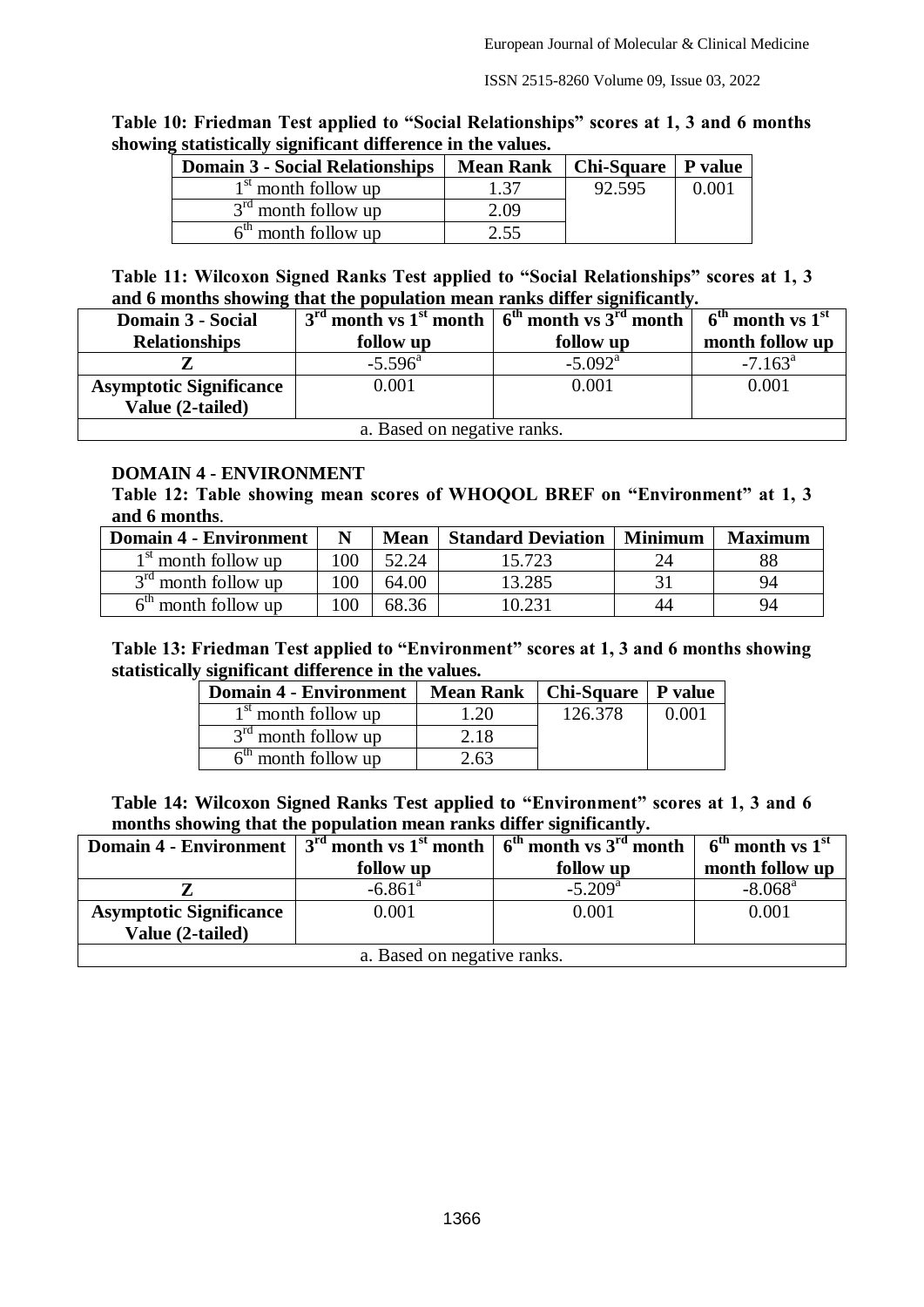

ISSN 2515-8260 Volume 09, Issue 03, 2022

**Figure 1: WHOQOL BREF mean scores in patients with MTBI over a period of 6 months.**

Figure 1 shows that there was statistically significant progressive improvement in all the four domains of quality of life at 1, 3 and 6 months post trauma. The quality of life in social relationships and environmental areas reached a score of normal healthy population by 3 months. The psychological domain became normal between 3 to 6 months post trauma. The physical health of the study patients continued to improve beyond 6 months post trauma.



**Figure 2: Comparison of WHOQOL BREF at 1, 3 and 6 months showing statistically significant progressive improvement in the mean scores of all the four domains.**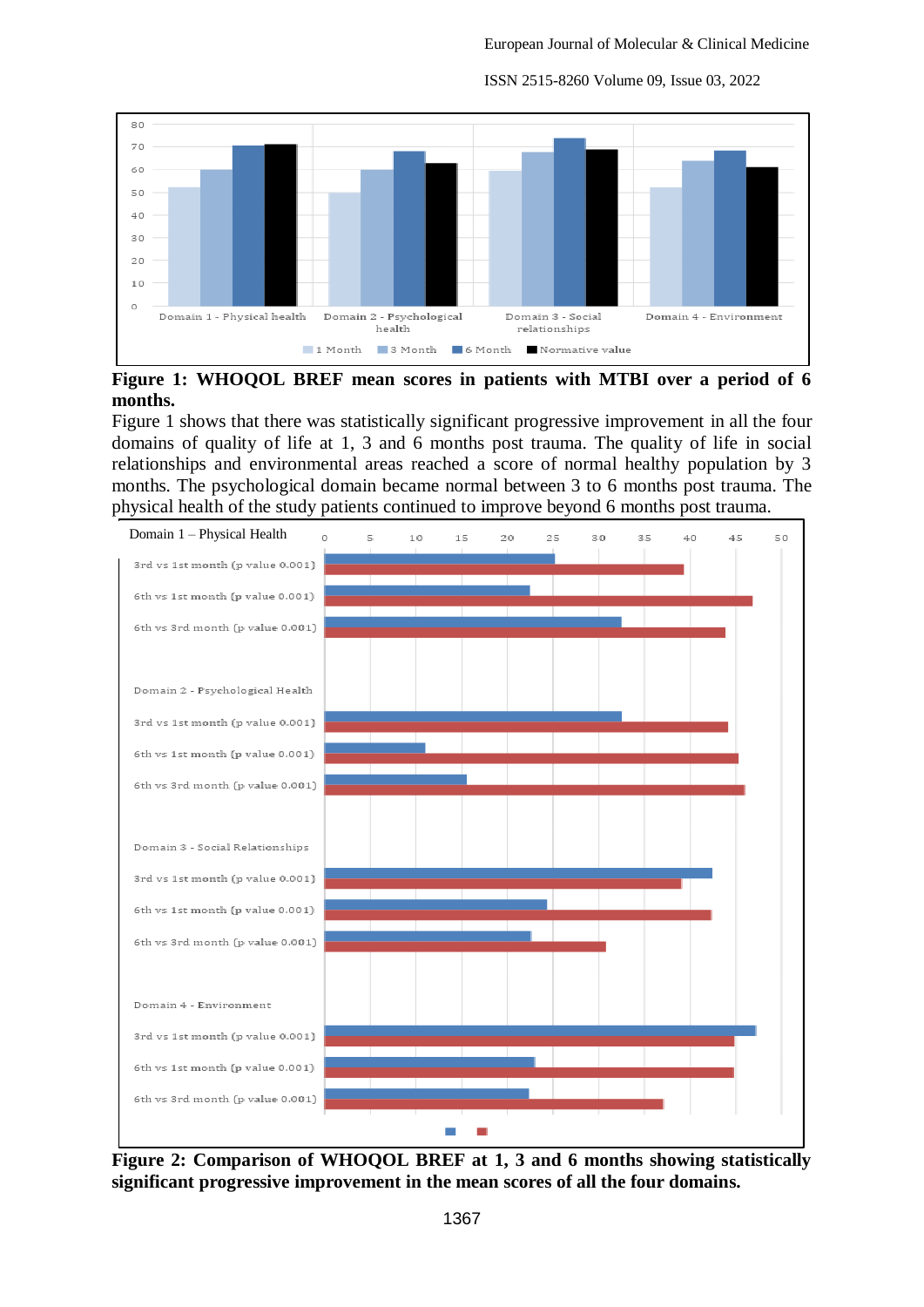### **QUALITY OF LIFE IN MTBI**

A study on the quality of life of 249 patients who suffered TBI was conducted at NIMHANS, India during 2000-2003.<sup>15</sup> The study outcomes revealed that the quality of life was very poor in these patients. Significantly, it was poor in the areas of physical and psychological domains in nearly 3% and 10% patients, respectively. Further, the quality of life in social relationship and environmental areas was significantly affected in nearly  $15 - 20\%$  of these subjects.

In our study the data on QOL was assessed by World Health Organization Quality of Life BREF (WHOQOL-BREF-Tamil) Our study revealed a statistically significant progressive improvement in the four domains of quality of life at 1, 3 and 6 months post-trauma. The quality of life in social relationships and environmental areas also reached the score of healthy population by 3 months. The psychological domain continued to become normal between 3 to 6 months post trauma, and the physical health of the patients continued to improve beyond 6 months post trauma. Thus, although MTBI significantly affects QOL, it does return to normal values within 6 months.

In our study population, 19 working days were lost for the patients who suffered MTBI. This was consistent with the previous studies on MTBI, which reported as a loss of 2 to 3 weeks of work (Wrightson & Gronwall, 1981).<sup>18</sup> In a developing country like ours, with the trauma impact on predominantly young males, loss of almost 3 weeks of work is a big burden on the family and the country.

# **LIMITATIONS OF THE STUDY**

Different aspects of patients afflicted with MTBI were evaluated using multiple standardized scoring tools. However, the study lacks an effective control group, which would have been patients with trauma, but without any brain injury. In this study the results were compared to an existing normative data for India population as the data for the local Tamil population was not available. A monthly assessment of the outcomes might have given a more precise analysis of the temporal profile of the MTBI outcomes. Small sample size was another limitation of this study, hence a study with bigger patient group preferably a metacentric study with monthly follow ups for assessment of the outcomes for a total follow up period of one year is required

### **CONCLUSIONS**

Our findings reiterate that mild traumatic brain injury affects quality of life of the patients for a significant period following the trauma. It impacts various aspects of life, including physical well-being, psychological fulfilment, environmental cohesiveness, and social integration. The study outcomes were significant since the effect on psychological aspect of the patients is commonly overlooked leading to poor social integration and delayed return-towork.

Based on our results, we recommend the regular use of standardized scales like WHOQOL-BREF in out-patient clinics. The need for regular follow-up at least for 6 months following head injury cannot be overemphasized at this juncture.

The availability of various assessment forms in local languages is essential and researchers and clinicians need to devote their expertise to validate these scales to improve patient care and research on this important and avoidable disability. Availability of WHO-QOL in over 30 languages globally makes it clinically feasible to incorporate these scales in the routine clinical practice.

The significant impact of the "mild" injury on quality of life for prolonged period necessitates early interventions using a multi-modality approach. Initial medical therapy may not yield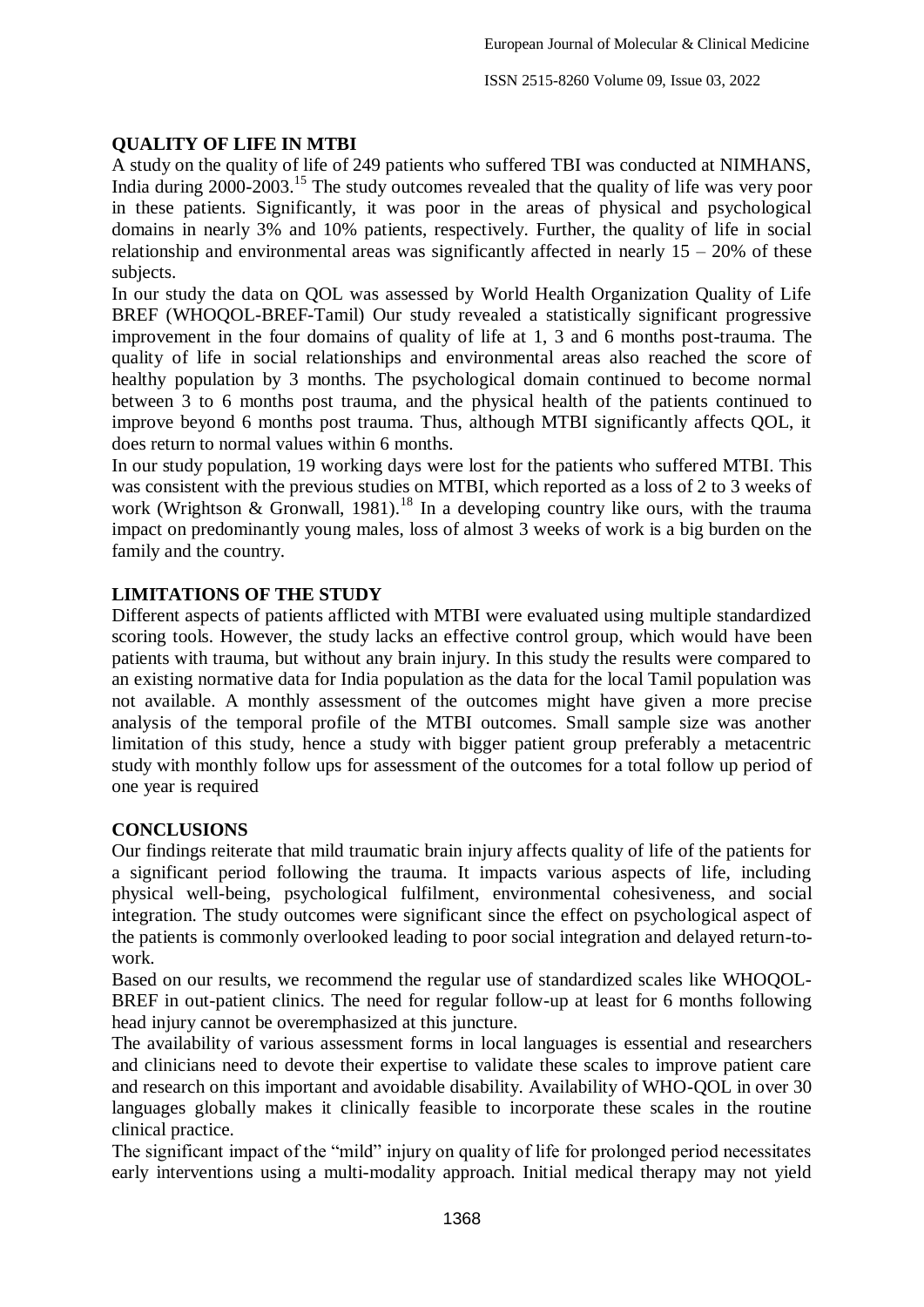adequate outcome in most patients and various therapies like yogatherapy, physiotherapy, psychotherapy, and cognitive behavior therapy may be required to treat the refractory symptoms. Gearing-up the brain injury care centers with these facilities is becoming imperative. Further, cognitive and emotional rehabilitation is essential though physical rehabilitation may be required in certain groups of patients with associated injuries.

Any effort in improving outcomes of traumatic brain injury would fall short without adequate preventive measures. The brain injury clinic can prove to be an optimal space for educating the patients and their caregivers regarding the necessity of following the traffic rules, wearing a helmet while riding, and abstaining from alcohol while driving. The follow-up period should serve as reinforcement of these values.

### **REFERENCES**

- 1. Carroll L, Cassidy JD, Holm L, Kraus J, Coronado V. Methodological issues and research recommendations for mild traumatic brain injury: The WHO collaborating center task force on mild traumatic brain injury. Journal of Rehabilitation Medicine 2004; 36(0):113- 125.
- 2. Kirkwood M, Yeates K. Neurobehavioral outcomes of paediatric mild traumatic brain injury. In Paediatric Traumatic Brain Injury: New Frontiers in Clinical and Translational Research; Anderson V, Yeates K, editors; Cambridge University Press: New York, NY, USA, 2010; 94-117.
- 3. World Health Organization. About World Health Organization. Constitution. Available at: [http://www.who.int/governance/eb/constitution/en/.](http://www.who.int/governance/eb/constitution/en/) Accessed: December 27, 2017.
- 4. Petchprapai N. Quality of Life among Mild Traumatic Brain-Injured Adults. J Nurs Res 2017; 25(1):51-58.
- 5. Beseoglu K, Roussaint N, Steiger HJ, Hänggi D. Quality of life and socio-professional reintegration after mild traumatic brain injury. Br J Neurosurg 2013; 27(2):202-206.
- 6. Van der Naalt J. Prediction of outcome in mild to moderate head injury: a review. J Clin Exp Neuropsychol 2001; 23(6):837-851.
- 7. Kraus JF, Nourjah P. The epidemiology of mild head injury. In Mild Head Injury. Edited by Levin HS, Eisenberg HM, Benton AL. New York: Oxford University Press1989; 8-22.
- 8. Channabasavanna SM, Gururaj G, Das BS, Kaliaperumal VG. Epidemiology of Head Injuries in Bangalore. National Institute of Mental Health and Neuro Sciences. Neurol Res 2002; 24:24-28.
- 9. Thornhill S, Teasdale GM, Murray GD, McEwen J, Roy CW, Penny KI. Disability in young people and adults one year after head injury: prospective cohort study. Bmj 2000; 320(7250):1631-1635.
- 10. Alves WM, Macciocchi SN, Barth JT. Post concussive symptoms after uncomplicated mild head injury. J Head Trauma Rehabil 1993; 8:48-59.
- 11. Dijkers MP. Quality of life after traumatic brain injury: a review of research approaches and findings. Arch Phys Med Rehabil 2004; 85(4 Suppl 2):21-35.
- 12. Johansson E, Ronnkvist M, Fugl-Meyer AR. Traumatic brain injury in northern Sweden. Incidence and prevalence of long-standing impairments and disabilities. Scand J Rehabil Med 1991; 23(4):179-185.
- 13. Emanuelson I, Andersson HE, Bjorklund R, Stalhammar D. Quality of life and postconcussion symptoms in adults after mild traumatic brain injury: a population-based study in western Sweden. Acta Neurol Scand 2003; 108(5):332-338.
- 14. Sathvik BS, Parthasarathi G, Narahari MG, Gurudev KC. An assessment of the quality of life in hemodialysis patients using the WHOQOL-BREF questionnaire. Indian J Nephrol 2008; 18:141-149.